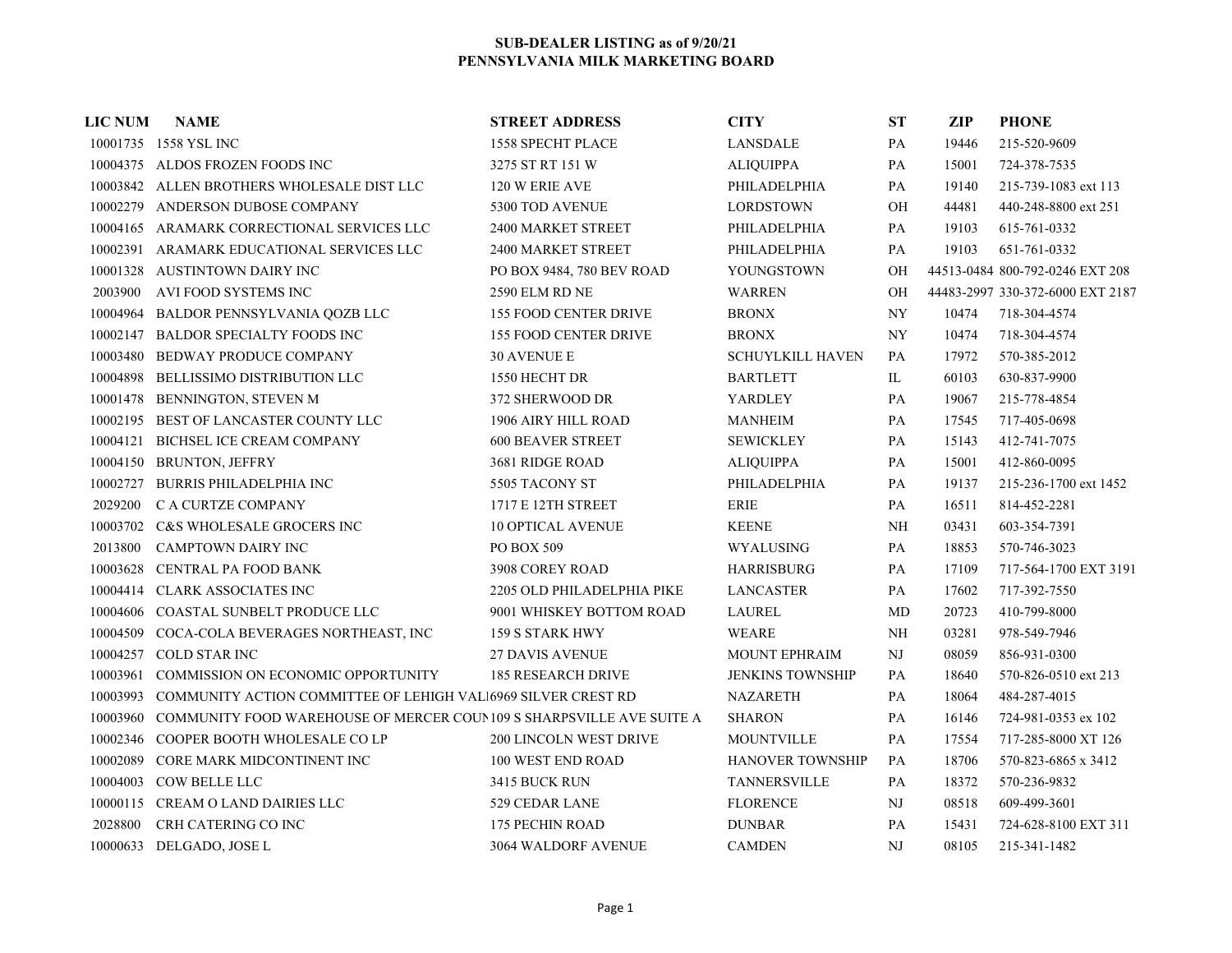| <b>LIC NUM</b> | <b>NAME</b>                                                     | <b>STREET ADDRESS</b>                    | <b>CITY</b>           | <b>ST</b>     | ZIP   | <b>PHONE</b>                     |
|----------------|-----------------------------------------------------------------|------------------------------------------|-----------------------|---------------|-------|----------------------------------|
|                | 10000443 DERSTINE'S INC.                                        | 3245 STATE ROAD                          | <b>SELLERSVILLE</b>   | PA            | 18960 | 267-354-2703                     |
|                | 10001763 DICARLO DISTRIBUTORS INC                               | <b>1630 NORTH OCEAN AVENUE</b>           | <b>HOLTSVILLE</b>     | <b>NY</b>     | 11742 | 631-758-6000 ext 398             |
| 2013100        | DM&G RENFER BROS MILK DIST                                      | <b>BOX 472 RIDGE RD</b>                  | PITTSTON TWP          | PA            | 18640 | 570-357-2841                     |
|                | 10004057 DOORSTEP DAIRY                                         | <b>BOX 297</b>                           | <b>TERRE HILL</b>     | PA            | 17581 | 717-283-4060 ext 2               |
|                | 10001358 E S FOODS INC                                          | <b>20 CROSSWAYS PARK NORTH</b>           | <b>WOODBURY</b>       | NY.           | 11797 | 516-682-5494                     |
|                | 10003435 FAMILY DAIRY FARMS LLC                                 | P O BOX 238                              | <b>HOLTWOOD</b>       | PA            | 17532 | 717-284-2047                     |
| 2017600        | <b>FEESERS INC</b>                                              | 5561 GRAYSON RD                          | <b>HARRISBURG</b>     | PA            |       | 17111-0055 717-564-4636          |
|                | 10002812 FIVE ACRE FARMS INC                                    | 195 MONTAGUE STREET - FLOOR 14 BROOKLYN  |                       | NY            | 11201 | 518-755-3427                     |
|                | 10003656 FOUR SEASONS PRODUCE INC                               | <b>400 WABASH ROAD</b>                   | <b>EPHRATA</b>        | PA            | 17522 | 717-721-2800                     |
|                | 10001561 FPPTLC INC                                             | 400 MT WILSON LANE                       | <b>BALTIMORE</b>      | MD            | 21208 | 410-484-5987                     |
| 2033800        | FRANK SEXTON ENTERPRISES INC                                    | <b>PO BOX 350</b>                        | <b>DOYLESTOWN</b>     | PA            | 18901 | 215-345-6160                     |
|                | 10003238 FRESH DIRECT LLC                                       | <b>2 ST ANNES AVENUE</b>                 | <b>BRONX</b>          | NY.           | 10454 | 718-928-1234                     |
|                | 10002705 G & C FOOD DISTRIBUTORS & BROKERS INC                  | 3407 WALTERS ROAD, PO BOX 19000 SYRACUSE |                       | NY            |       | 13209-9000 315-422-3191 ext 2115 |
| 10000761       | <b>GORDON FOOD SERVICE INC</b>                                  | PO BOX 2824                              | <b>GRAND RAPIDS</b>   | МI            |       | 49501-2824 616-717-4853          |
| 10003663       | <b>GREATER PITTSBURGH COMMUNITY FOOD BANK 1 N LINDEN STREET</b> |                                          | <b>DUQUESNE</b>       | PA            | 15110 | 412-460-3663 ext 561             |
| 2019400        | <b>GREEN, JOSEPH</b>                                            | P.O. BOX 604                             | <b>BALA-CYNWYD</b>    | PA            | 19004 | 215-222-2170                     |
| 2026100        | HERR, ALLANT                                                    | 3234 SIX MILE ROAD                       | PHILIPSBURG           | PA            | 16866 | 814-342-6438                     |
| 10004069       | HOME TOWN DISTRIBUTOR INC                                       | <b>38 FRASER AVE</b>                     | <b>MONTICELLO</b>     | <b>NY</b>     | 12701 | 845-798-1306                     |
| 2035200        | HURTER FOOD DISTRIBUTORS INC                                    | <b>398 CIRCLE OF PROGRESS SUITE A</b>    | <b>POTTSTOWN</b>      | PA            | 19464 | 610-323-8830                     |
|                | 10002148 INSTANTWHIP - AKRON INC                                | 2200 CARDIGAN AVENUE                     | <b>COLUMBUS</b>       | $\rm OH$      | 43215 | 614-488-2536                     |
| 2008900        | <b>INSTANTWHIP PENNSYLVANIA INC</b>                             | <b>302 JUNE AVENUE</b>                   | <b>BLANDON</b>        | PA            | 19510 | 614-488-2536                     |
| 2029500        | <b>INSTANTWHIP-EASTERN NEW YORK INC</b>                         | 2200 CARDIGAN AVENUE                     | <b>COLUMBUS</b>       | OH            | 43215 | 614-488-2536                     |
|                | 10003194 IRISH ISLE PROVISION CO INC                            | 911 WEST ARCH STREET                     | <b>COAL TOWNSHIP</b>  | PA            | 17866 | 570-648-6893                     |
|                | 10004516 J & L POULTRY RANCH INC                                | 2180 E OAK RD                            | <b>VINELAND</b>       | NJ            | 08361 | 856-692-4984                     |
|                | 10004332 J AMBROGI FOOD DISTRIBUTION INC                        | 1400 METROPOLITAN AVENUE                 | <b>THOROFARE</b>      | NJ            | 08086 | 856-845-0377 ext 111             |
|                | 10003984 JACS PRODUCE LLC                                       | <b>260 CHARLES STREET</b>                | <b>S WILLIAMSPORT</b> | PA            | 17702 | 570-329-3115                     |
|                | 10004032 JET.COM INC                                            | 702 S W 8TH ST                           | <b>BENTONVILLE</b>    | AR            | 72716 | 479-277-0866                     |
|                | 10004199 JMSB DISTRIBUTORS INC                                  | 101 GABRIELLE COURT                      | <b>BROOMALL</b>       | $\mathbf{PA}$ | 19008 | 856-217-0698                     |
|                | 10002044 JOHN GROSS CO INC                                      | <b>400 CHERYL AVENUE</b>                 | <b>MECHANICSBURG</b>  | PA            | 17055 | 717-766-2508                     |
|                | 10000578 JORDAN BANANA DISTRIBUTING COMPANY                     | P.O. BOX 495                             | <b>DRAVOSBURG</b>     | PA            | 15034 | 412-469-1007                     |
| 2030100        | <b>JULIUS SILVERT INC</b>                                       | <b>231 E LUZERNE STREET</b>              | PHILADELPHIA          | PA            | 19124 | 215-455-1600 ext 1028            |
|                | 10001890 KECKS FOOD SERVICE INC                                 | 2796 ROUTE 328                           | <b>MILLERTON</b>      | PA            | 16936 | 570-537-2515                     |
|                | 10001979 KEGELS PRODUCE INC                                     | 2851 OLD TREE DRIVE                      | <b>LANCASTER</b>      | PA            |       | 17604-4682 717-392-6612 EXT 657  |
|                | 2027700 KEYCO DISTRIBUTORS INC                                  | PO BOX 125                               | <b>NANTICOKE</b>      | PA            | 18634 | 570-825-9445                     |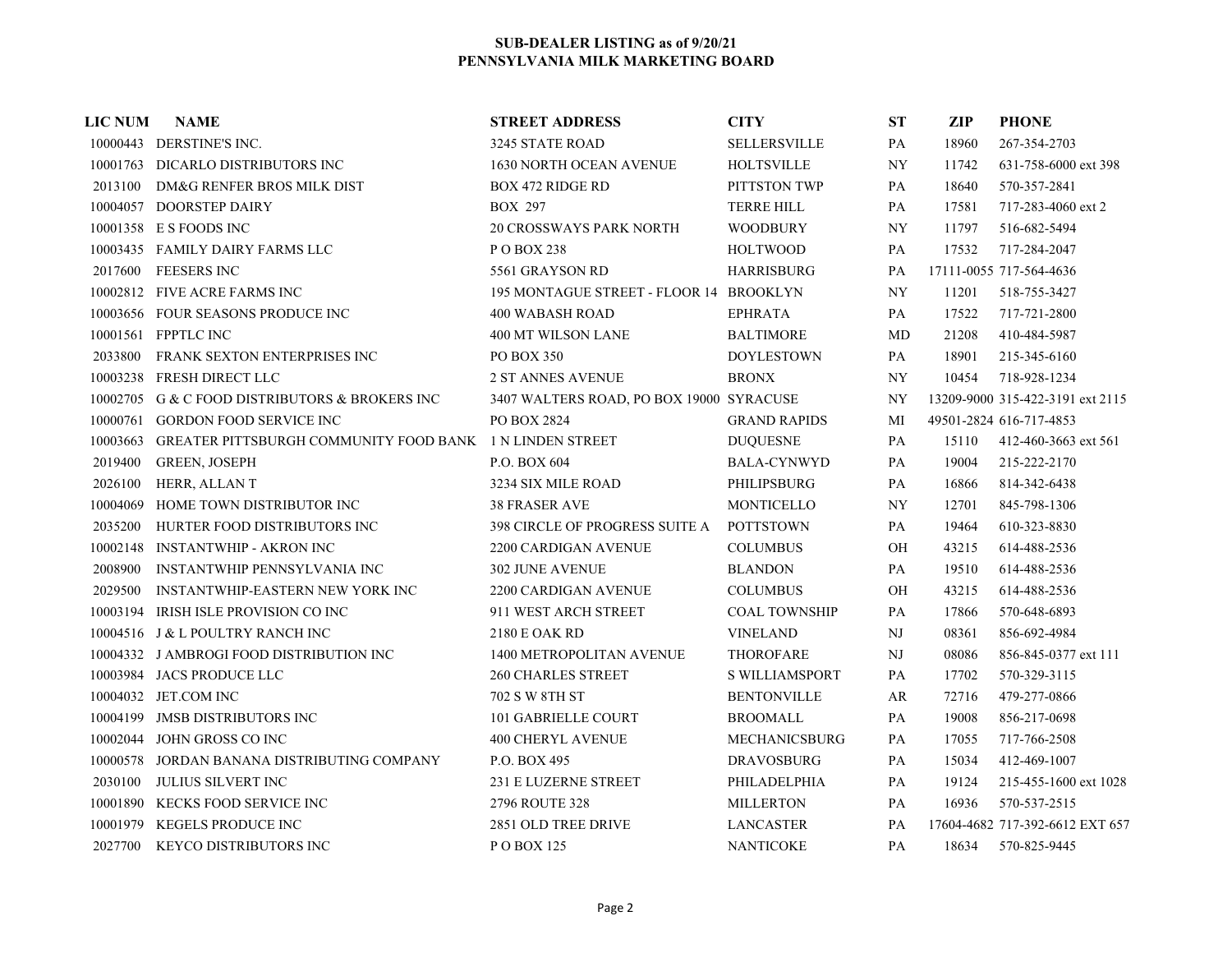| <b>LIC NUM</b> | <b>NAME</b>                                      | <b>STREET ADDRESS</b>         | <b>CITY</b>           | <b>ST</b>   | <b>ZIP</b> | <b>PHONE</b>                    |
|----------------|--------------------------------------------------|-------------------------------|-----------------------|-------------|------------|---------------------------------|
|                | 10004288 LANCASTER FARM FRESH COOPERATIVE        | 201 RUNNING PUMP RD           | <b>LANCASTER</b>      | PA          | 17603      | 717-656-3533 EX 162             |
|                | 10001903 LARC INDUSTRIES INC                     | 1514 GREEN VALLEY DRIVE       | <b>COLLEGEVILLE</b>   | PA          | 19426      | 610-489-8145                    |
| 2026000        | <b>LAUREL FOOD SYSTEMS</b>                       | <b>4590 CAMPBELLS RUN RD</b>  | <b>PITTSBURGH</b>     | PA          |            | 15205-1314 412-494-4400 ext 102 |
|                | 10001862 LAUREL GROCERY CO LLC                   | 129 BARBOURVILLE ROAD         | <b>LONDON</b>         | KY          | 40744      | 606-878-6601 EXT 1122           |
|                | 10004462 LEWIS, COREY                            | 512 SHUMWAY HILL RD           | WELLSBORO             | PA          | 16901      | 570-439-4766                    |
|                | 10004364 LIBERTY COCA-COLA BEVERAGES LLC         | P.O. BOX 1827                 | <b>BRANDON</b>        | FL          | 33509      | 813-569-3142                    |
|                | 10004012 LIBERTY USA A DIVISION OF EBY-BROWN LLC | 1415 W DIEHL RD SUITE 300 N   | <b>NAPERVILLE</b>     | IL          | 60563      | 630-536-3753                    |
|                | 10003869 LIPARI FOODS OPERATING COMPANY LLC      | 26661 BUNERT RD               | <b>WARREN</b>         | МI          | 48089      | 586-447-3500                    |
| 2034200        | LKM FOODS INC                                    | 3200 S LAWRENCE STREET        | PHILADELPHIA          | PA          | 19148      | 215-271-1000 EXT 817            |
|                | 10002530 LOGAN BEVERAGE INC                      | 150 WEST 14TH STREET          | <b>TYRONE</b>         | PA          | 16686      | 814-684-2920                    |
| 2025200        | LUCHINS, JOSEPH M                                | 930 HICKORY ST                | <b>SCRANTON</b>       | PA          | 18505      | 570-963-5699                    |
|                | 10001034 MAPLEVALE FARMS INC                     | 2063 ALLEN ST EXT             | <b>FALCONER</b>       | <b>NY</b>   | 14733      | 716-483-4090                    |
| 2027500        | <b>MARAMONT CORPORATION</b>                      | <b>200 PATTISON AVENUE</b>    | PHILADELPHIA          | PA          | 19148      | 708-516-4688                    |
| 2028600        | MAYLATH FAMILY FARM & DAIRY INC                  | 56 WELSH ROAD                 | <b>SUGARLOAF</b>      | PA          |            | 18249-9802 570-233-3087         |
|                | 10003456 MCANENY BROTHERS INC                    | 470 INDUSTRIAL PARK ROAD      | <b>EBENSBURG</b>      | PA          | 15931      | 814-472-9800 ext 1500           |
|                | 10004789 MCLANE EASTERN INC                      | <b>2828 MCLANE DRIVE</b>      | <b>BALDWINSVILLE</b>  | NY          | 13027      | 315-638-7520                    |
|                | 10003668 MCLANE FOODSERVICE DISTRIBUTION INC     | 2085 MIDWAY RD                | CARROLLTON            | TX          | 75006      | 972-364-2247                    |
|                | 10000565 MCLANE FOODSERVICE INC                  | 2085 MIDWAY RD                | CARROLLTON            | TX          | 75006      | 972-364-2247                    |
|                | 10004790 MCLANE/MID-ATLANTIC, INC                | <b>56 MCLANE DRIVE</b>        | <b>FREDERICKSBURG</b> | VA          | 22406      | 540-374-2004                    |
|                | 10002537 METRO BEVERAGE OF PHILADELPHIA INC      | <b>455 DUNKSFERRY ROAD</b>    | <b>BENSALEM</b>       | PA          | 19020      | 215-639-5420                    |
| 2030300        | METZ CULINARY MANAGEMENT INC                     | 2 WOODLAND DR                 | <b>DALLAS</b>         | PA          | 18612      | 570-675-8770                    |
| 2029100        | MILL BROOK FARM INC                              | 3786 WINDY BUSH ROAD          | <b>NEW HOPE</b>       | PA          | 18938      | 215-862-9135                    |
|                | 10002678 MONTEVERDES INC                         | 2 RUTGERS ROAD - BLDG B       | <b>CRAFTON</b>        | PA          | 15205      | 412-922-9200                    |
| 2017400        | MORRISON MGMT SPECIALISTS INC                    | 4721 MORRISON DRIVE SUITE 300 | <b>MOBILE</b>         | AL          | 36609      | 251-461-3050                    |
|                | 10000970 MOUNTAINSIDE FRUIT MARKET INC           | 24664 ST RT 267               | <b>FRIENDSVILLE</b>   | PA          | 18818      | 607-624-9274                    |
|                | 10002792 NAPPIES FROZEN FOOD                     | 8051 STEUBENSVILLE PIKE       | <b>OAKDALE</b>        | PA          | 15071      | 412-335-6147                    |
| 2000300        | NOCCHI, BARBARA T                                | 1102 BURTON ST                | <b>FREELAND</b>       | PA          |            | 18224-1304 570-636-0387         |
|                | 10003348 NOVICK BROTHERS CORPORATION             | 3660 S LAWRENCE STREET        | PHILADELPHIA          | PA          | 19148      | 215-467-1400 ext 2001           |
| 2012000        | NUTRITION INC                                    | 202 S THIRD ST - PO BOX 328   | <b>WEST NEWTON</b>    | PA          | 15089      | 724-872-7887                    |
|                | 10000683 PARAGON WHOLESALE FOODS CORP            | 173 THORN HILL ROAD           | WARRENDALE            | PA          | 15086      | 724-741-9156                    |
|                | 10001359 PERFORMANCE FOOD GROUP INC              | 12500 WEST CREEK PARKWAY      | <b>RICHMOND</b>       | VA          | 23238      | 804-484-7706                    |
|                | 10000566 PETES DAIRY LLC                         | 551 HIGH STREET               | <b>BRADFORD</b>       | PA          | 16701      | 814-558-0189                    |
| 2035900        | PITTSBURGH COMPANIES NORTH INC                   | <b>6 MCINTYRE ROAD</b>        | <b>GIBSONIA</b>       | PA          | 15044      | 724-978-2100 EXT 257            |
|                | 10003007 PLAINFIELD FRUIT & PRODUCE CO INC       | <b>82 EXECUTIVE AVENUE</b>    | <b>EDISON</b>         | $_{\rm NJ}$ | 08817      | 732-248-1234                    |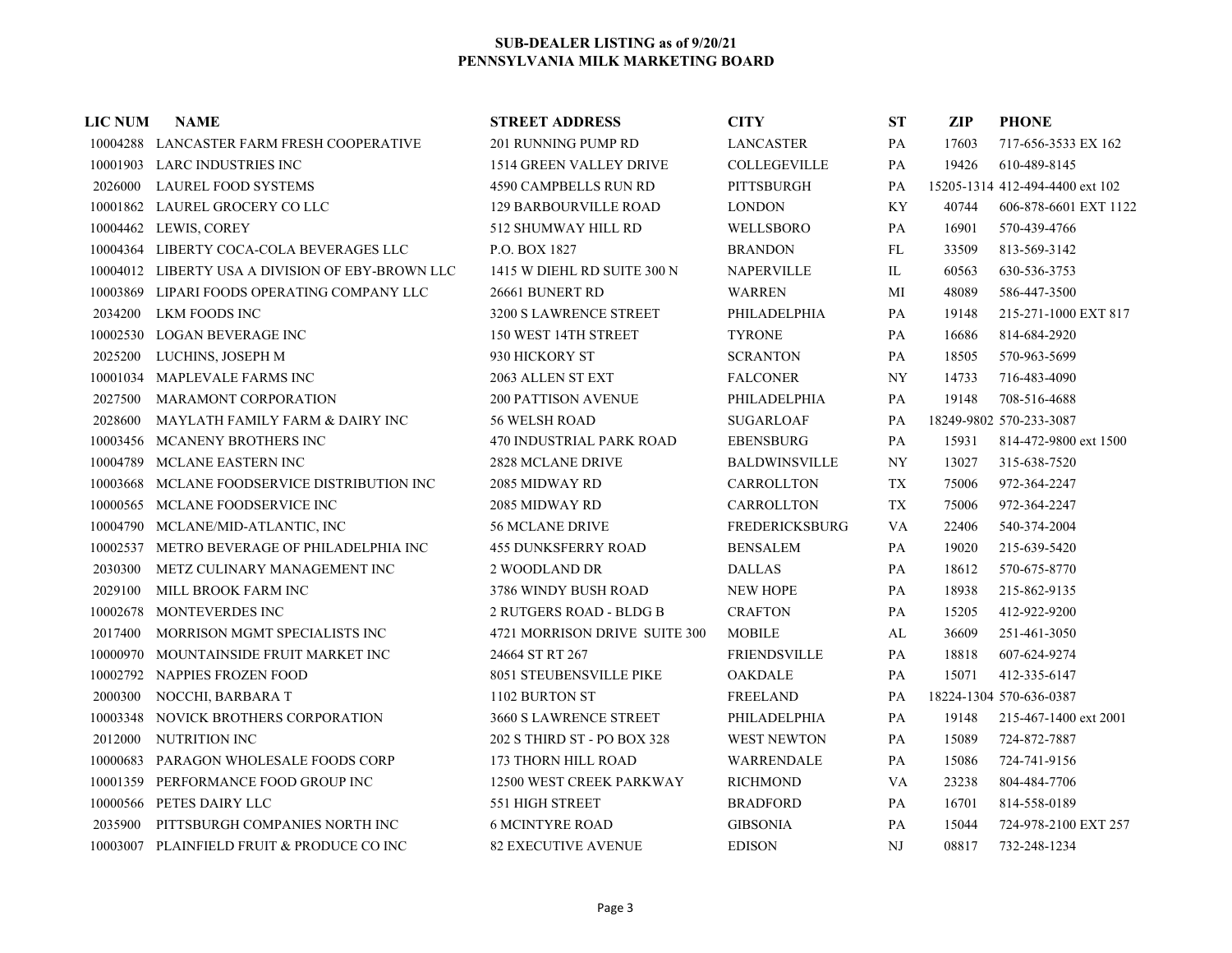| <b>LIC NUM</b> | <b>NAME</b>                                               | <b>STREET ADDRESS</b>                        | <b>CITY</b>                   | ST                       | ZIP   | <b>PHONE</b>            |
|----------------|-----------------------------------------------------------|----------------------------------------------|-------------------------------|--------------------------|-------|-------------------------|
|                | 10004492 POLLAK FOOD DISTRIBUTORS INC                     | 1200 BABBITT RD                              | <b>EUCLID</b>                 | $\rm OH$                 | 44132 | 216-851-9911 ext 305    |
|                | 10004592 PREFERRED MEALS SYSTEMS INC                      | <b>200 PATTISON AVE</b>                      | PHILADELPHIA                  | PA                       | 19148 | 708-516-4688            |
|                | 10003349 PRIMO NO 1 IN PRODUCE INC                        | 2100 HOOVER AVENUE                           | <b>ALLENTOWN</b>              | PA                       | 18109 | 610-264-5000 ext 29     |
|                | 10002934 R & J DISTRIBUTOR INC                            | 63 NORTH 62ND STREET                         | PHILADELPHIA                  | PA                       | 19139 | 267-591-1542            |
|                | 10001281 R W SAUDER INC                                   | 570 FURNACE HILL PK                          | <b>LITITZ</b>                 | PA                       | 17543 | 717-625-7411            |
| 10004459       | <b>RAINFOREST DISTRIBUTION CORP</b>                       | 20 PULASKI ST SUITE A                        | <b>BAYONNE</b>                | NJ                       | 07002 | 201683-7953             |
| 2010300        | <b>REDNERS MARKETS INC</b>                                | #3 OUARRY ROAD                               | <b>READING</b>                | PA                       | 19605 | 484-248-5706            |
| 2032700        | REINHART FOODSERVICE LLC                                  | <b>100 HARBORVIEW PLAZA</b>                  | LACROSSE                      | WI                       | 54601 | 888-711-4020            |
| 2015600        | <b>SH PREMIERS INC</b>                                    | 880 ALLENTOWN ROAD                           | <b>LANSDALE</b>               | PA                       | 19446 | 215-855-8330            |
| 2026600        | <b>SCHIFFS FOOD SERVICE INC</b>                           | 7 STAUFFER INDUSTRIAL PARK                   | <b>TAYLOR</b>                 | PA                       | 18517 | 570-562-3100 EXT 113    |
| 2031400        | SCHIFFS RESTAURANT SERVICE INC                            | 3410 NORTH MAIN AVENUE                       | <b>SCRANTON</b>               | PA                       | 18508 | 570-343-1294 EXT 254    |
| 10003959       | SECOND HARVEST FOOD BANK OF NORTHWEST PA 1507 GRIMM DRIVE |                                              | <b>ERIE</b>                   | PA                       | 16501 | 814-459-3663 ext 107    |
| 10002565       | SIMCO LOGISTICS INC                                       | 101 COMMERCE DRIVE                           | <b>MOORESTOWN</b>             | $\mathbf{N}\mathbf{J}$   | 08057 | 856-813-2394            |
| 1084600        | SIRNA & SONS INC                                          | 7176 ST RTE 88                               | <b>RAVENNA</b>                | OН                       | 44266 | 330-235-9855            |
| 2019500        | STANLEY MARVEL INC                                        | 1221 FORD RD                                 | <b>BENSALEM</b>               | PA                       | 19020 | 215-638-7800 EXT 122    |
|                | 10003803 STELLO FOODS INC                                 | 551 E MAHONING STREET, PO BOX 41PUNXSUTAWNEY |                               | PA                       | 15767 | 814-938-8611            |
|                | 10001661 SUNFRESH FOOD SERVICE INC                        | 116 23RD STREET                              | PITTSBURGH                    | PA                       | 15222 | 412-391-7532            |
|                | 10003530 SWISS VILLA LLC                                  | 1783 PROSPECT RD                             | <b>WASHINGTON BORO</b>        | PA                       | 17582 | 717-825-8770            |
| 2032000        | SYSCO CENTRAL PA LLC                                      | 3905 COREY ROAD                              | <b>HARRISBURG</b>             | PA                       | 17109 | 717-996-0188            |
| 2032300        | SYSCO PHILADELPHIA LLC                                    | <b>600 PACKER AVE</b>                        | PHILADELPHIA                  | PA                       | 19148 | 215-218-1363            |
| 2028500        | SYSCO PITTSBURGH LLC                                      | ONE WHITNEY DR                               | <b>HARMONY</b>                | PA                       | 16037 | 724-452-2100            |
| 10004120       | SYSCO SYRACUSE LLC                                        | <b>2508 WARNERS RD</b>                       | <b>WARNERS</b>                | $\ensuremath{\text{NY}}$ | 13164 | 845-285-0944            |
| 2036300        | TFS & SONS INC                                            | <b>25 TRICHILO DRIVE</b>                     | CARBONDALE                    | PA                       | 18407 | 570-282-4020            |
|                | 10001952 THE CHEFS WAREHOUSE MID ATLANTIC LLC             | 100 EAST RIDGE RD                            | RIDGEFIELD                    | CT                       | 06877 | 203-894-1345 EXT 10167  |
|                | 10003707 THE COCA-COLA COMPANY                            | P.O. BOX 1734                                | ATLANTA                       | GA                       | 30301 | 404-676-2276            |
|                | 10004833 THE H T HACKNEY CO                               | <b>211 MEADOW RIDGE ROAD</b>                 | <b>MT MORRIS</b>              | PA                       | 15349 | 724-324-5525 x 201      |
|                | 10003212 THE MARTIN BROWER COMPANY LLC                    | <b>201 WAVERLY BLVD</b>                      | <b>COATSVILLE</b>             | PA                       | 19320 | 484-875-6210            |
|                | 10004528 THE ORIGIN MILK COMPANY INC                      | 16964 WOODLEAF RD                            | <b>STRONGSVILLE</b>           | OH                       |       | 44136-4414 216-202-4580 |
| 2031700        | THE SYGMA NETWORK INC                                     | 5550 BLAZER PKWY SUITE 300                   | <b>DUBLIN</b>                 | OH                       | 43017 | 614-734-2234            |
| 2028100        | THEODORE L GROSS INC                                      | 317 SOUTH 7TH STREET                         | <b>PERKASIE</b>               | PA                       | 18944 | 215-453-0200            |
|                | 10004134 THREE RIVERS GROWN LLC                           | 216 ROBINSON CHURCH RD                       | <b>BULGER</b>                 | PA                       | 15019 | 412-418-2596            |
|                | 10001902 TOMMY BURKE PROVISIONS INC                       | <b>501 PEACH STREET</b>                      | CATASAUQUA                    | PA                       | 18032 | 610-264-1149            |
| 2003800        | TROUTMAN, STEVE R                                         | <b>1509 MOUNTAIN ROAD</b>                    | <b>DALMATIA</b>               | PA                       | 17017 | 570-758-8054            |
| 2026200        | TWARKUSKY, JOSEPH G                                       | <b>4665 SOPERTOWN ROAD</b>                   | <b>COLUMBIA CROSS ROAL PA</b> |                          | 16914 | 570-297-4727            |